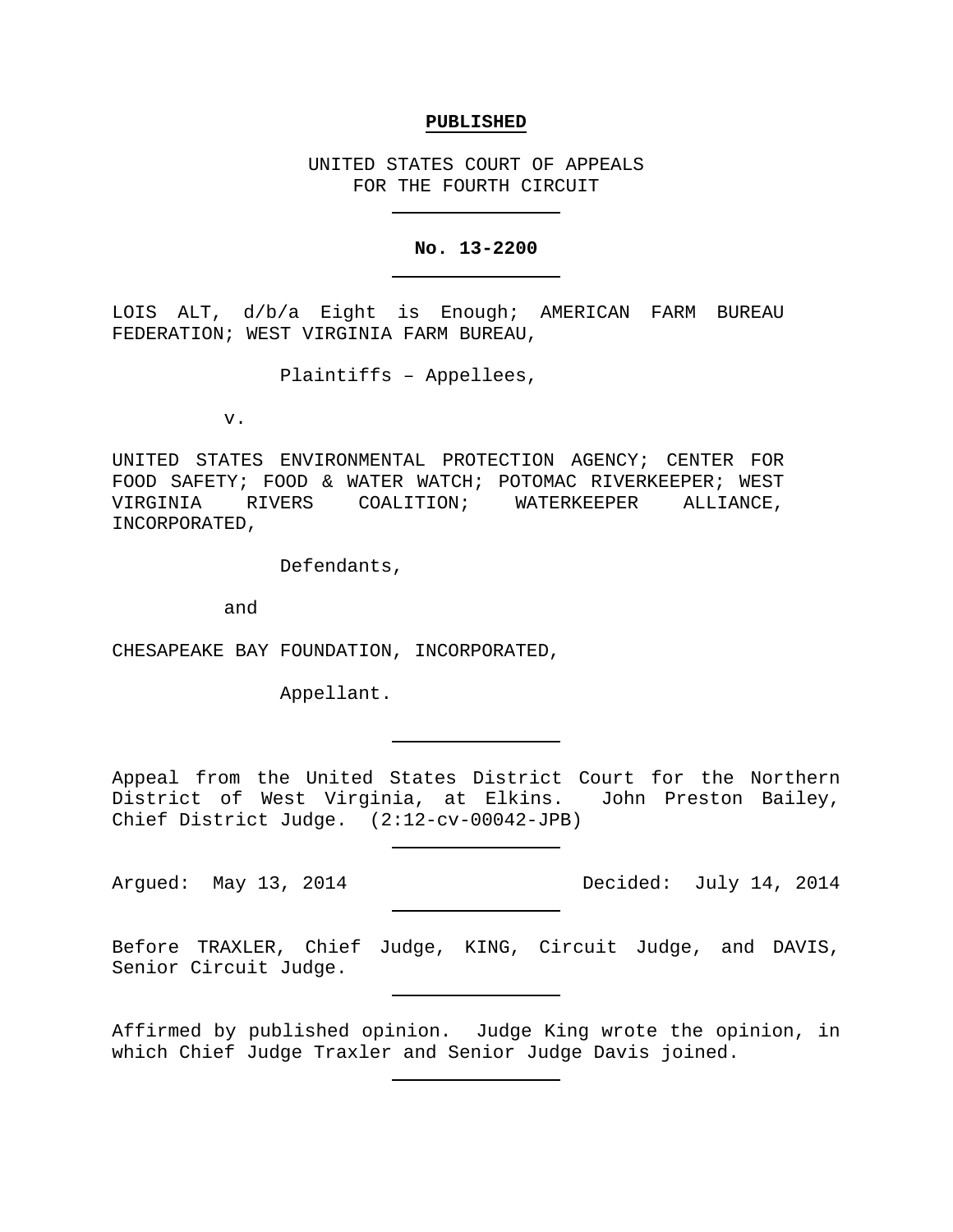**ARGUED:** Jon Alan Mueller, CHESAPEAKE BAY FOUNDATION, INC., Annapolis, Maryland, for Appellant. James T. Banks, HOGAN<br>LOVELLS US LLP, Washington, D.C., for Appellees. ON BRIEF: LOVELLS US LLP, Washington, D.C., for Appellees. Christine K. Tramontana, CHESAPEAKE BAY FOUNDATION, INC., Annapolis, Maryland, for Appellant. David L. Yaussy, ROBINSON & MCELWEE PLLC, Charleston, West Virginia, for Appellee Lois Alt, d/b/a Eight is Enough. Joanne Rotondi, HOGAN LOVELLS US LLP, Washington, D.C., for Appellees American Farm Bureau Federation and West Virginia Farm Bureau.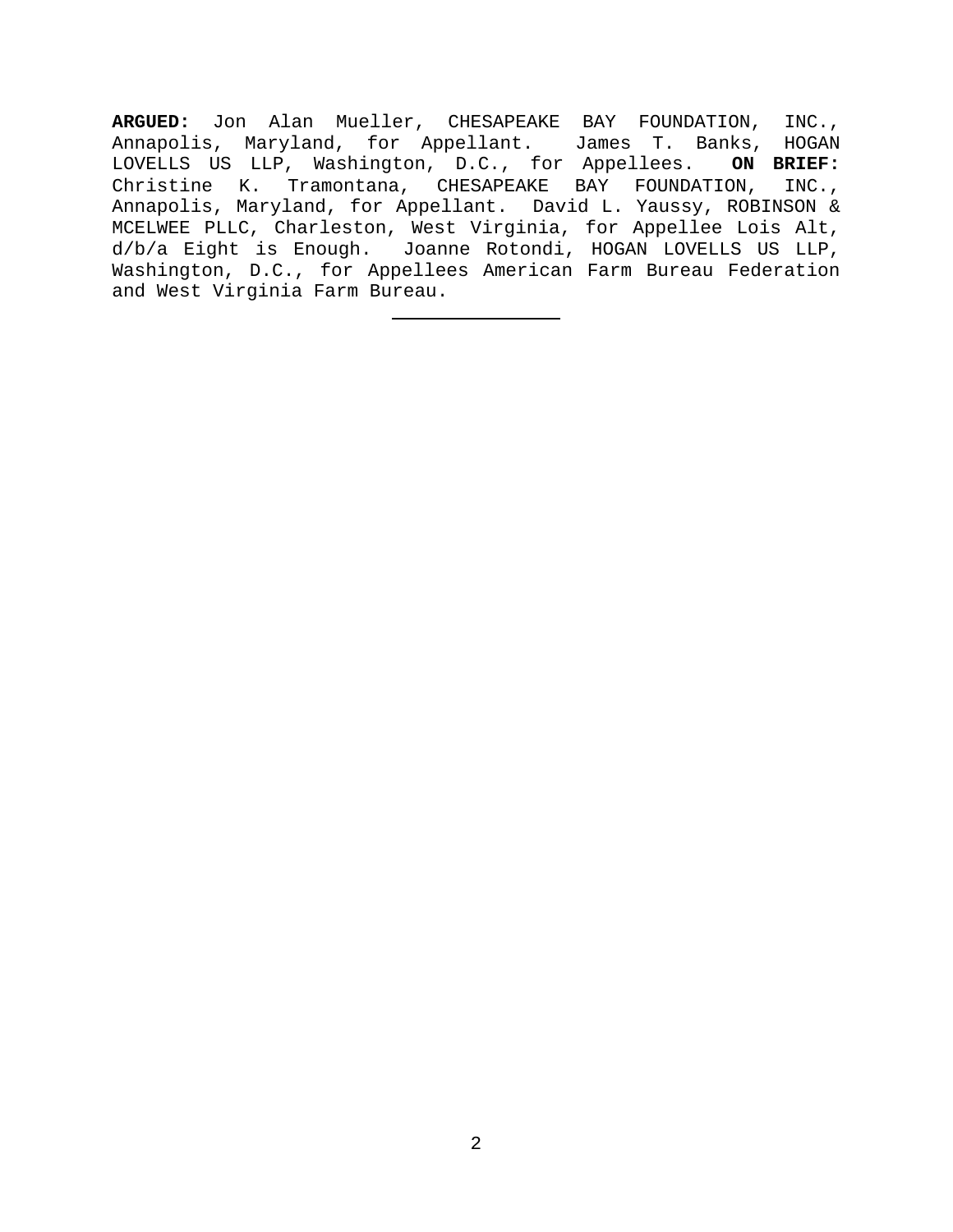KING, Circuit Judge:

Plaintiff Lois Alt, a West Virginia farmer, sued the United States Environmental Protection Agency (the "EPA") in the Northern District of West Virginia, seeking declaratory relief in connection with EPA administrative enforcement proceedings against her. In the latter stages of Alt's litigation, appellant Chesapeake Bay Foundation, Incorporated ("CBF"), moved to intervene as a defendant. The district court denied CBF's intervention motion as untimely. See Alt v. EPA, No. 2:12-cv-00042 (N.D. W. Va. July 30, 2013), ECF No. 104 (the "Denial Order"). CBF appeals the Denial Order, and, as explained below, we affirm.

## I.

Alt owns and operates a chicken farm in Hardy County, West Virginia. In June 2011, the EPA conducted an inspection and observed that rainwater befouled by pollutants, that is, dander, manure, and other fine particulates, had drained from ditches on Alt's farm into nearby streams. Because Alt had not obtained any permits for such discharges, the EPA issued a Compliance Order to her on November 14, 2011, identifying apparent violations of the Clean Water Act (the "CWA"). On June 14, 2012, Alt initiated her lawsuit against the EPA in the district court, requesting a declaration that the Compliance Order was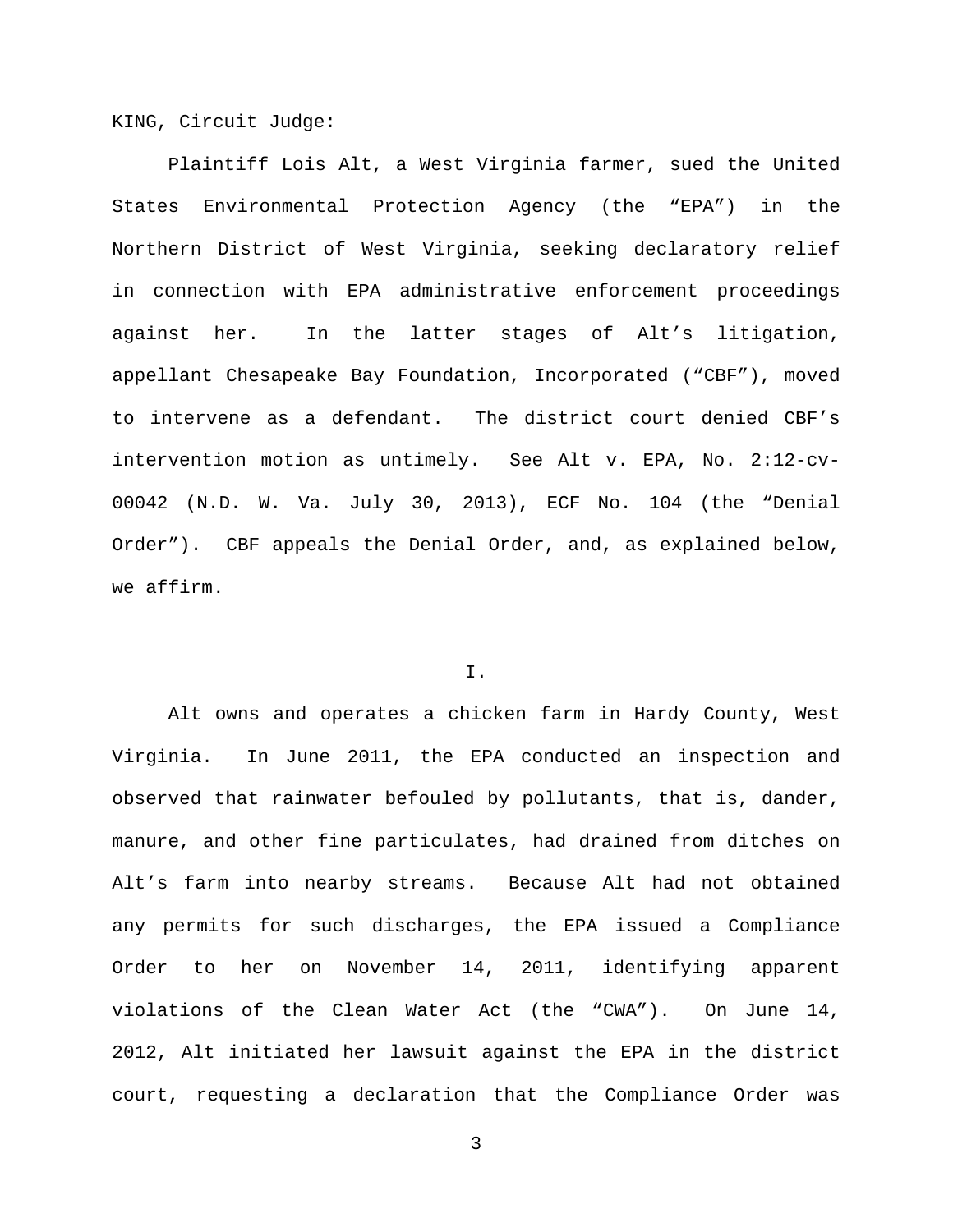invalid because the discharges from her farm constituted "agricultural stormwater," which is exempt from the CWA's permitting requirements. See 33 U.S.C. § 1362(14); 40 C.F.R. § 122.26.

On July 19, 2012, approximately a month after Alt's lawsuit was filed, the American Farm Bureau Federation and the West Virginia Farm Bureau jointly moved to intervene in the litigation as plaintiffs. Three months later, the district court granted the joint motion and entered its initial scheduling order. Then, on December 6, 2012, a group of five clean water advocacy organizations likewise moved to intervene in the lawsuit as defendants, alongside the EPA. Shortly thereafter, in response to the plaintiffs' unopposed motion, the court extended the deadlines in its scheduling order.

On December 14, 2012, the EPA withdrew its Compliance Order. About a month later, the parties jointly secured a stay of Alt's lawsuit while they pursued settlement negotiations with respect to the administrative enforcement dispute. The settlement discussions were not fruitful, however, and in March 2013 the EPA moved to dismiss the lawsuit, contending that its withdrawal of the Compliance Order rendered the entire proceeding moot. Alt disagreed, maintaining that the district court retained jurisdiction because the EPA had not altered its position that her Hardy County farm remained subject to the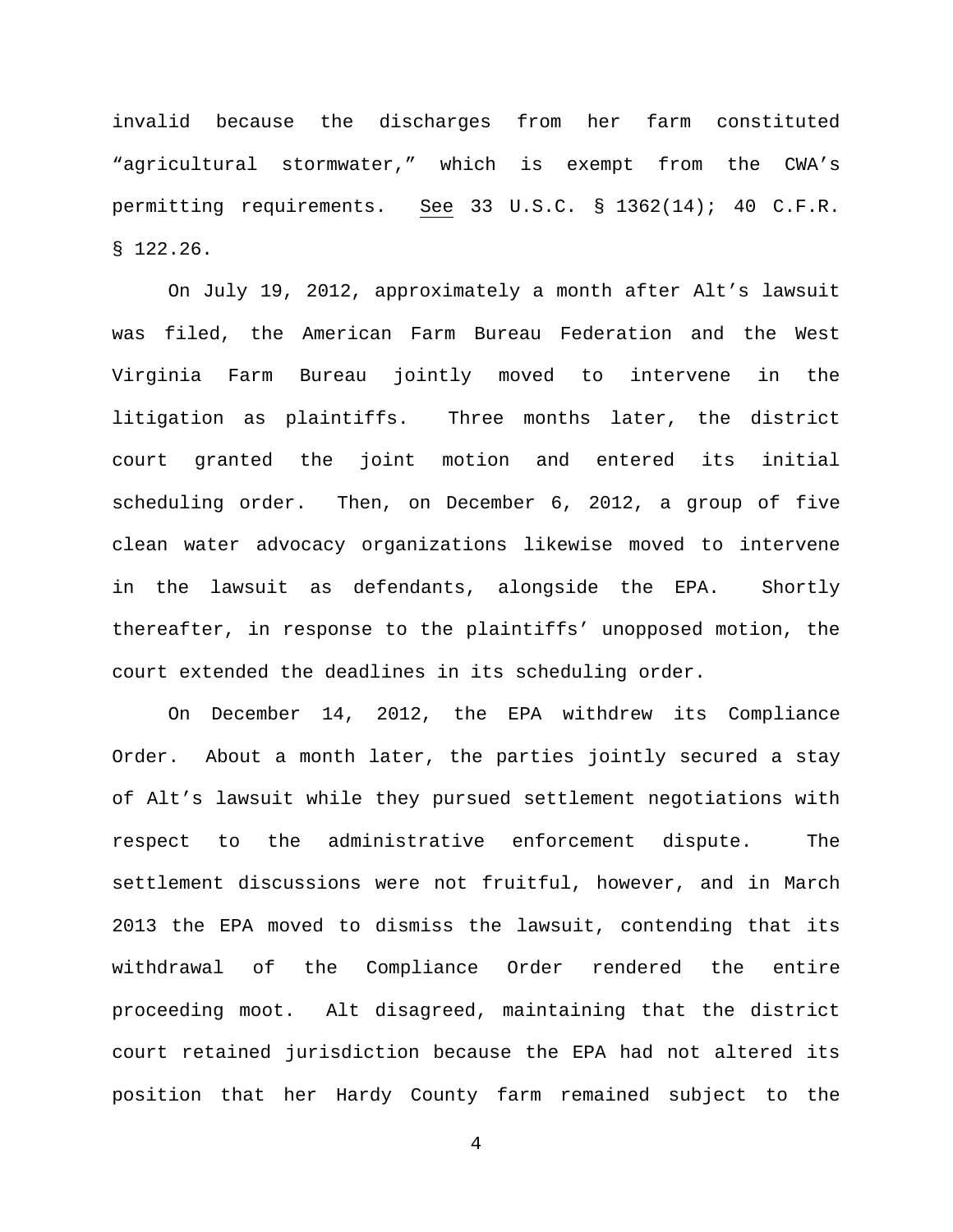CWA's discharge permitting requirements. On April 22, 2013, the court denied the EPA's motion to dismiss and granted the motions of the clean water advocacy organizations to intervene as defendants. $^1$  $^1$  The court then modified its scheduling order for a second time, directing the plaintiffs to file any summary judgment motions by July 1, 2013, with the defendants to file any cross-motions and responses by August 1, 2013.

The plaintiffs filed a joint motion for summary judgment at the modified deadline. The next day, July 2, 2013, CBF made its first appearance in the Alt litigation. In a motion accompanied by an extensive memorandum and multiple exhibits that were outside the administrative record, CBF asserted a right to intervene pursuant to Federal Rule of Civil Procedure 24(a), and, alternatively, sought permission to intervene under Rule [2](#page-4-1)4(b).<sup>2</sup> In furtherance of the intervention motion, CBF contended that the judicial declaration sought by Alt threatened to seriously undermine a decades-long effort to clean up the

<span id="page-4-0"></span><sup>&</sup>lt;sup>1</sup> The five intervening defendants are the Center for Food Safety; Food & Water Watch; Potomac Riverkeeper; West Virginia Rivers Coalition; and Waterkeeper Alliance, Incorporated.

<span id="page-4-1"></span><sup>2</sup> Rule 24 creates two intervention alternatives, both subject to the filing of a "timely motion." Rule 24(a) governs "Intervention of Right," while Rule 24(b) addresses "Permissive Intervention."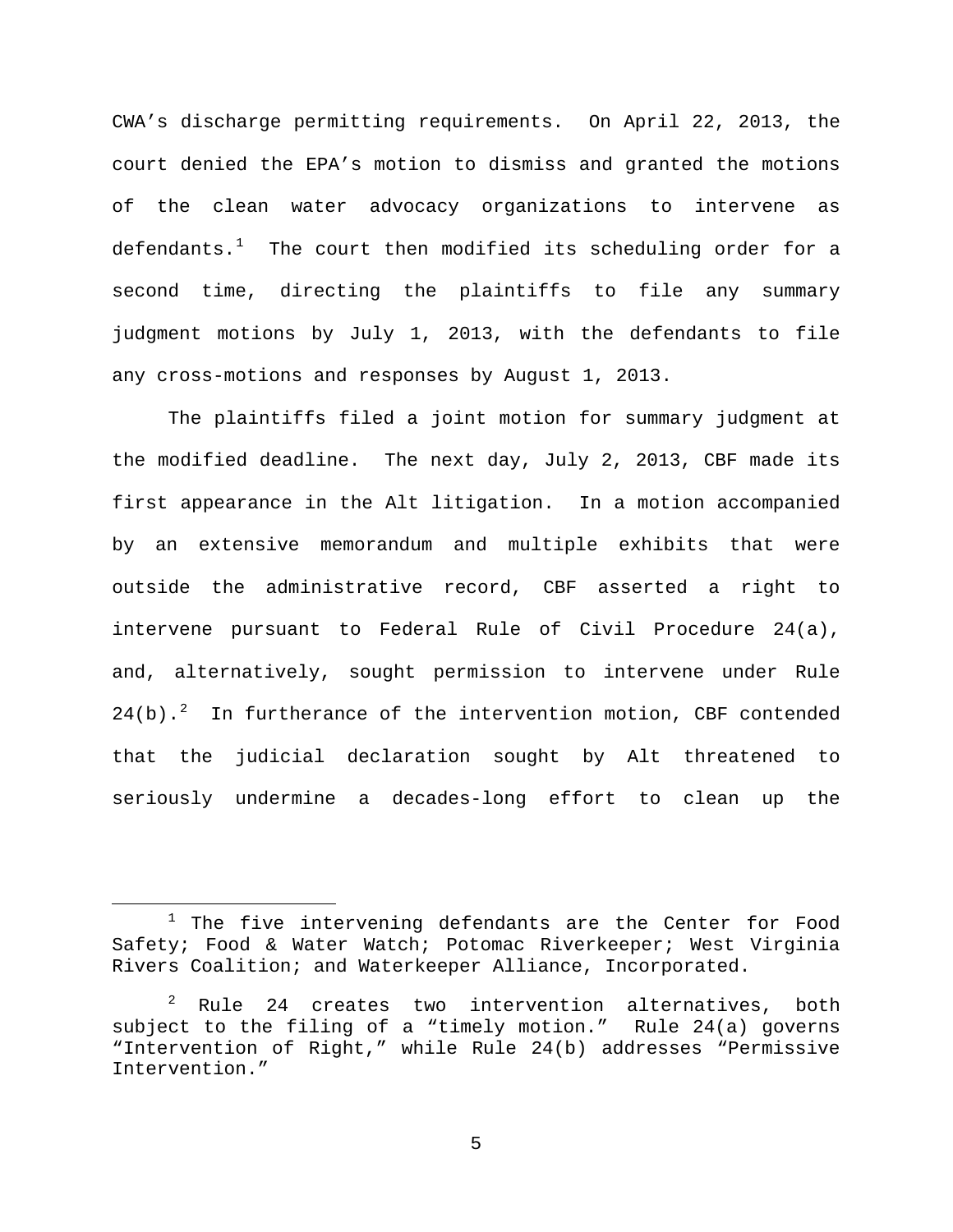Chesapeake Bay and its various tributaries. $^3$  $^3$  Although neither the EPA nor the intervening defendants opposed CBF's intervention motion, the various plaintiffs objected on the basis of timeliness, among other grounds.

On July 30, 2013, the district court denied CBF's motion to intervene. The court's ruling rested solely on the ground that CBF's motion had not been timely filed and would, "by [its] very nature . . . unduly delay the adjudication of the original parties' rights." Denial Order 5. On September 25, 2013, CBF filed a timely notice of appeal, and we possess jurisdiction pursuant to 28 U.S.C. § 1291. See Stringfellow v. Concerned Neighbors in Action, 480 U.S. 370, 377 (1987) ("[W]hen an order prevents a putative intervenor from becoming a party in any respect, the order is subject to immediate review."); see also Bridges v. Dep't of Md. State Police, 441 F.3d 197, 207-09 (4th Cir. 2006) (recognizing settled "principle that denial of a motion to intervene is an appealable final order"). $^4$  $^4$ 

<span id="page-5-0"></span><sup>&</sup>lt;sup>3</sup> The pollutants from Alt's Hardy County farm discharge into the navigable waters of the United States. Surface runoff from the farm finds its way into nearby Mudlick Run, a perennial stream that feeds into Anderson Run, a tributary of the South Branch of the Potomac River. The Potomac, in turn, is a major tributary of the Chesapeake Bay.

<span id="page-5-1"></span> $4$  The district court entered final judgment on the merits of Alt's lawsuit on October 23, 2013. The appeal therefrom to this Court is being held in abeyance pending resolution of the matter (Continued)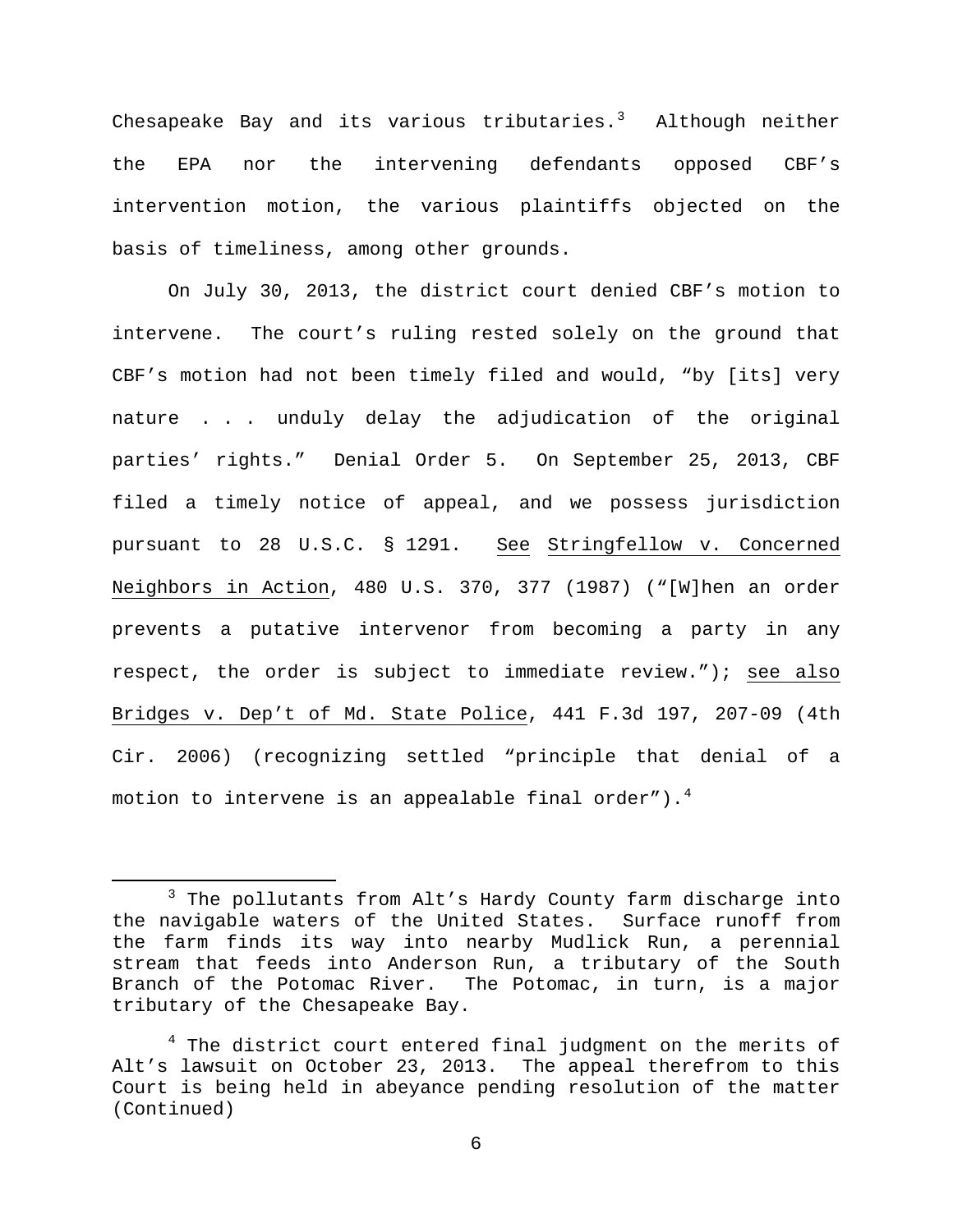A party seeking to intervene under either Federal Rule of Civil Procedure 24(a) or 24(b) may do so only upon the filing of a "timely motion." CBF contends that the district court erred in concluding that its motion to intervene failed to satisfy the threshold timeliness requirement. The determination of timeliness is committed to the sound discretion of the trial court and will not be disturbed on appeal absent an abuse of that discretion. See NAACP v. New York, 413 U.S. 345, 365-66 (1973); Houston Gen. Ins. Co. v. Moore, 193 F.3d 838, 839 (4th Cir. 1999). Indeed, we have emphasized that a court's discretion in this regard is "wide." See Gould v. Alleco, Inc., 883 F.2d 281, 286 (4th Cir. 1989).

In order to properly determine whether a motion to intervene in a civil action is sufficiently timely, a trial court in this Circuit is obliged to assess three factors: first, how far the underlying suit has progressed; second, the prejudice any resulting delay might cause the other parties; and third, why the movant was tardy in filing its motion. See Gould, 883 F.2d at 286. Our review of these factors in this

Ĩ.

II.

at bar. See Alt v. EPA, No. 13-2527 (4th Cir. Feb. 6, 2014), ECF No. 39.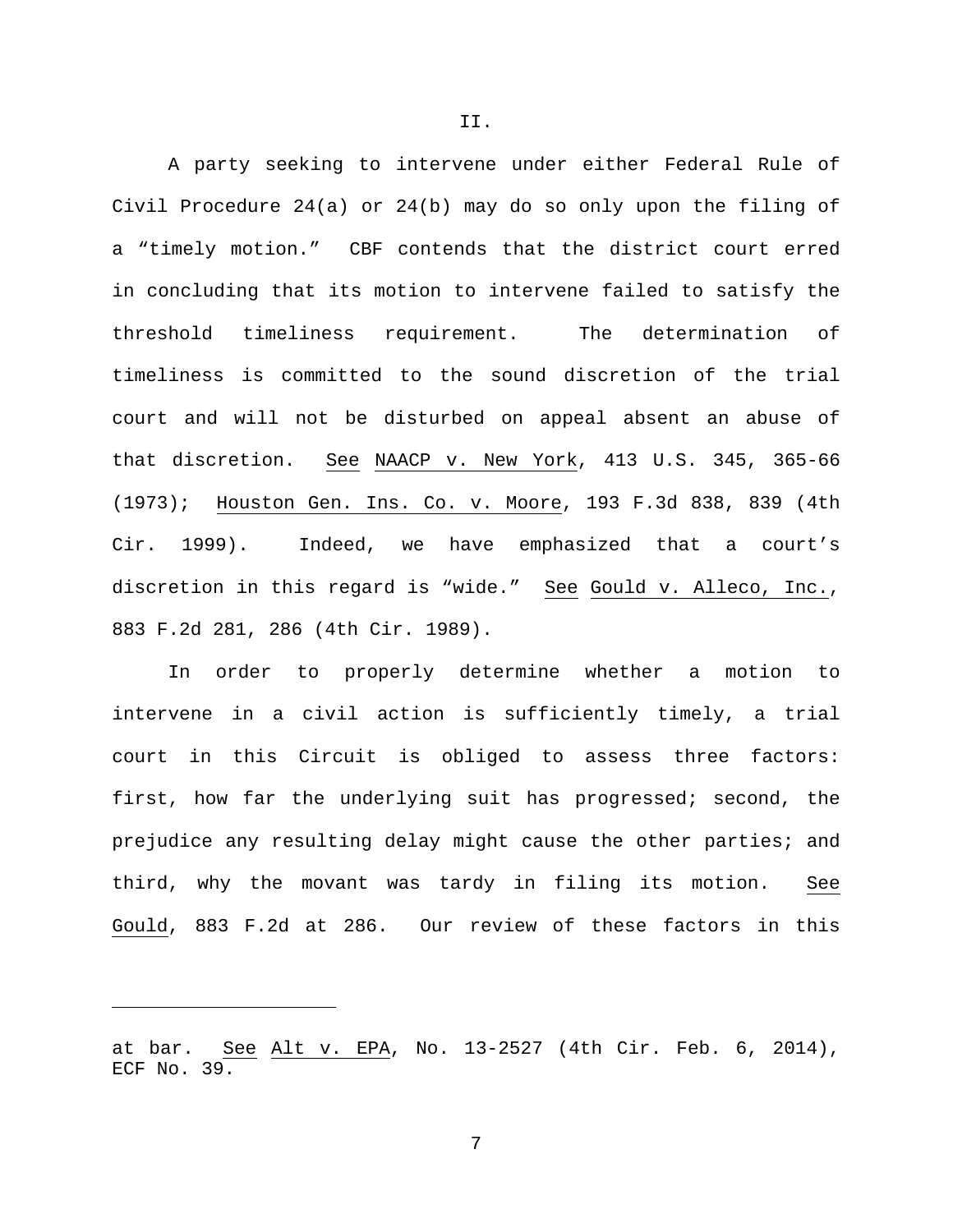case counsels against disturbing the district court's disposition of CBF's intervention motion.

On the first factor, we observe that when CBF moved to intervene, the proceedings below had already reached a relatively advanced stage. Seven other parties had long since requested and received permission from the district court to intervene. Several months of settlement negotiations had transpired. The EPA's motion to dismiss Alt's case had been fully briefed, argued, and denied. The case had been stayed once, and the court's scheduling order had been extended twice. Moreover, summary judgment briefing and related proceedings had commenced and were ongoing. In such circumstances, the court was reasonably reluctant to arrest the momentum of the lawsuit so near to its final resolution. See Scardelletti v. Debarr, 265 F.3d 195, 202 (4th Cir. 2001) ("The purpose of the [timeliness] requirement is to prevent a tardy intervenor from derailing a lawsuit within sight of the terminal."), rev'd on other grounds, Devlin v. Scardelletti, 536 U.S. 1 (2002).

The second factor  $-$  prejudice  $-$  also weighs against CBF's intervention request. CBF concedes (as it must) that its belated intervention would have caused some delay, and would have required the plaintiffs to expend "extra effort." Br. of Appellant 13. CBF asserts that it proposed to allow the plaintiffs extra time and enlarged page limits in their written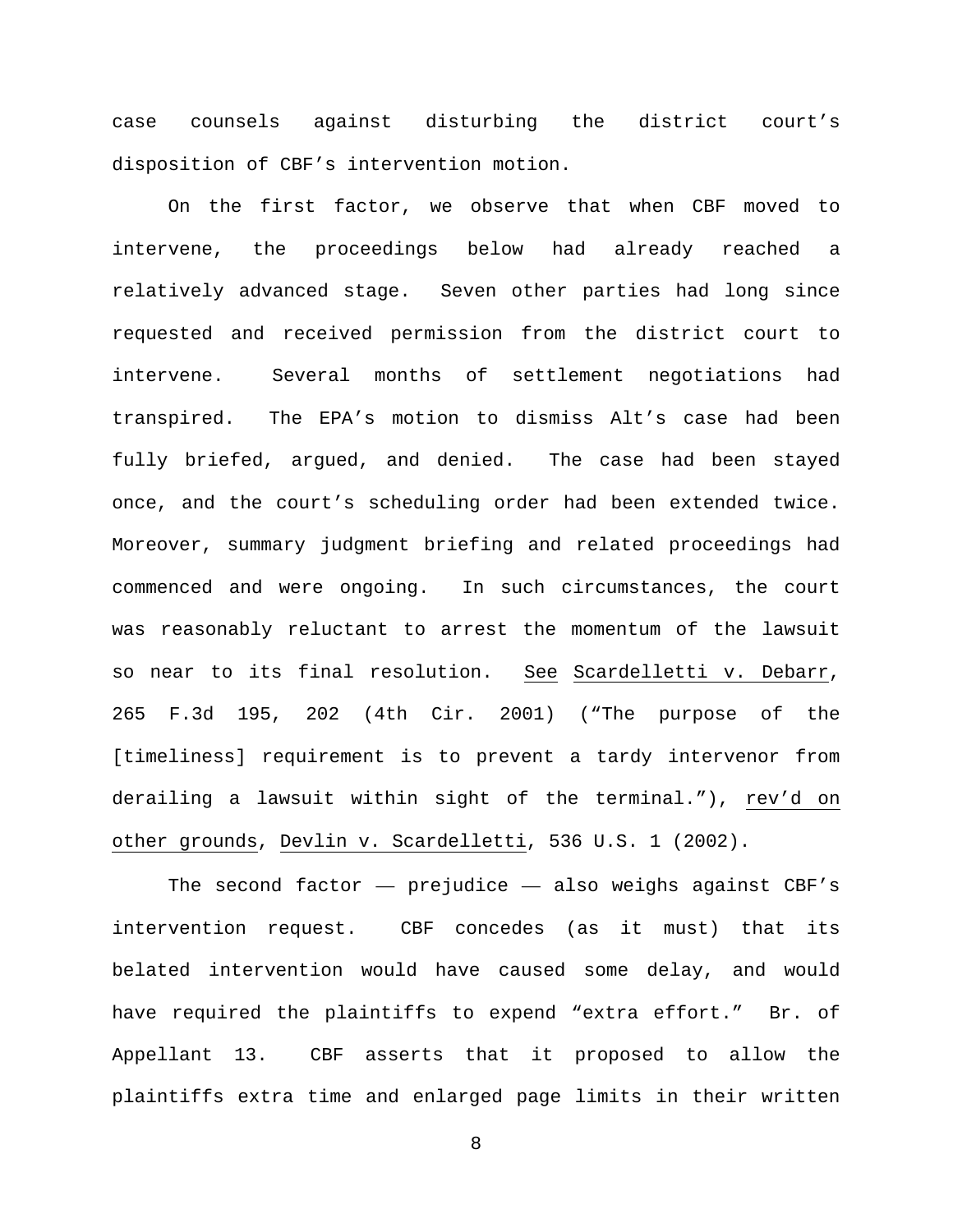submissions, thereby mitigating the prejudice it might have otherwise visited. But the district court, having its finger on the pulse of the proceedings, characterized CBF's proposal as "too little, and too late." Denial Order 6. Affording the court its proper deference, we are in no position to disagree.

Finally, we must evaluate the soundness of the reasons espoused by CBF for its tardy intervention motion. Belying its late entry, CBF was not at all unaware of what was transpiring in the district court. Instead, CBF candidly acknowledges that it had closely monitored the proceedings in Alt's lawsuit and made a strategic decision not to devote its "limited resources" to the matter at an earlier stage, believing the court would grant the EPA's motion to dismiss. Br. of Appellant 14-15. Stated plainly, CBF admits that it gambled and lost in the execution of its litigation strategy. Such deliberate forbearance understandably engenders little sympathy. See Moten v. Bricklayers, Masons, & Plasterers, Intern. Union of Am., 543 F.2d 224, 228 (D.C. Cir. 1976) (deeming motion to intervene untimely where decision not to seek earlier intervention was informed and tactical choice). In these circumstances, we are unable to conclude that the court abused its discretion by denying CBF's motion to intervene.